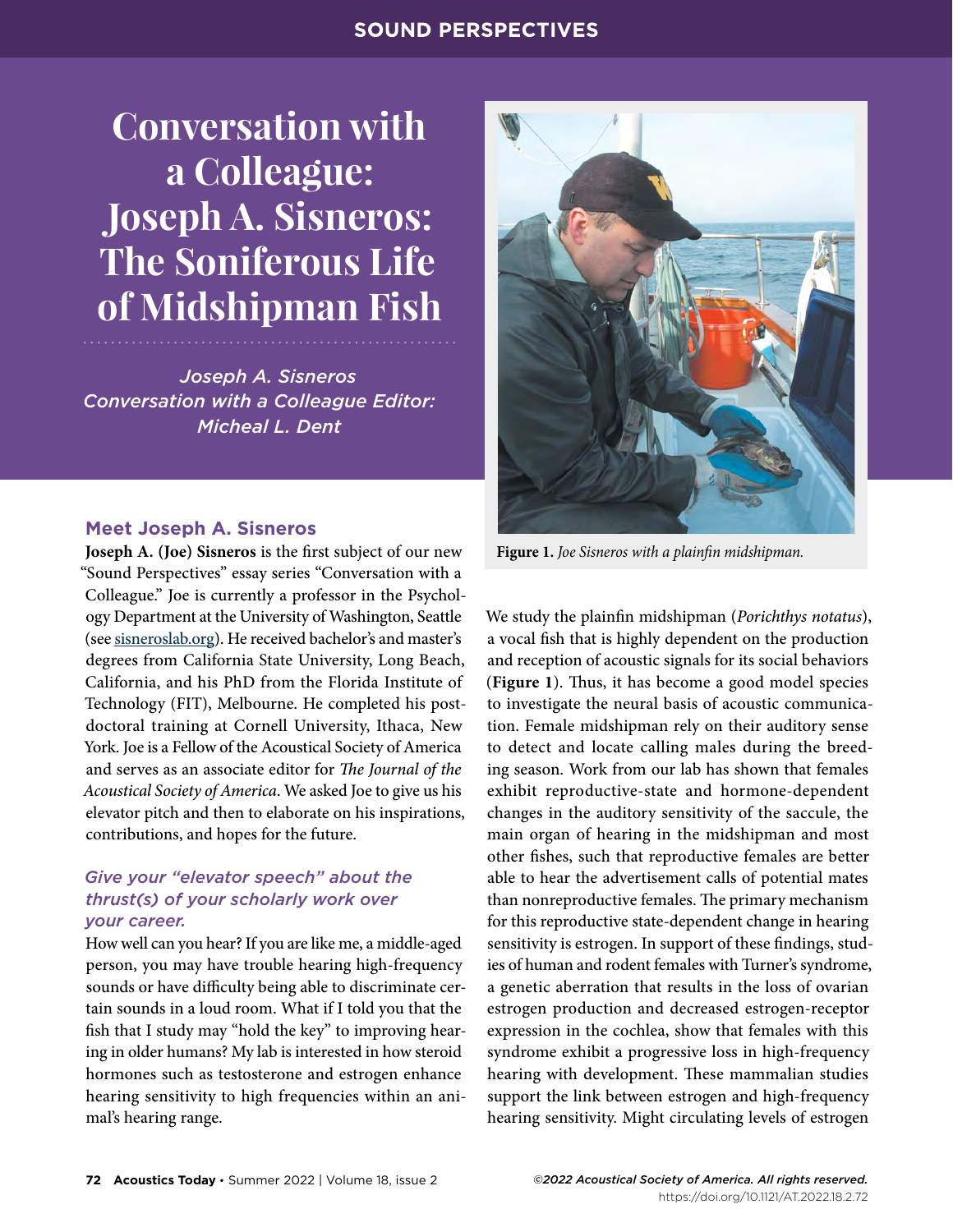and testosterone be involved in the maintenance of highfrequency hearing sensitivity in humans? Studies of the effects of estrogen on midshipman hearing might provide the answer someday.

# *What inspired you to work in this area of scholarship?*

I became inspired to work in the research area of hormones and behavior during my PhD working in the lab of Timothy "Tim" Tricas at FIT. I had the opportunity to travel to Mexico with Tim to investigate the role of electroreception during mating in the round stingray (*Urobatis halleri*).

We found that male stingrays use their extremely sensitive electric sense to detect and locate reproductive females buried in the shallow lagoons, which were the breeding grounds for this species. Females emit a complex weak bioelectric field from their gills that is modulated during ventilation by the rhythmic movements of their gill slits and spiracles (a muscular valve that intakes water into the gill chamber). We discovered that the electroreceptor system of male stingrays was "tuned" to 1-2 Hz, which matched the low-frequency "signature" signal produced by buried females during ventilation. This matched filter of the male's electroreceptor system with the female's electrical signal only occurs during the mating season when androgen levels are elevated. These studies that combined animal behavior and electrophysiology piqued my interest in learning more about the neural basis of behavior and initiated my career path on becoming trained as a neuroethologist.

# *Of all your contributions during your career, which are you most proud of and why?*

Perhaps I am most proud of the research that was performed during my postdoc training in the laboratory of Andrew "Andy" Bass at Cornell University, Ithaca, New York. What started as an "odd observation" eventually led to an important discovery of the mechanism that is responsible for seasonal changes in hearing sensitivity in the plainfin midshipman.

The purpose of my postdoc was to work on the auditory system of the plainfin midshipman fish. My initial interests were to examine how the auditory sensitivity of the midshipman changes during development from early juvenile to adult stages.

During my first full summer in the Bass lab, I traveled to the University of California, Davis, Bodega Marine Laboratory in Bodega Bay to collect juvenile midshipman and characterize ontogenetic changes in the auditory sensitivity of the midshipman saccule. Unfortunately, I arrived too early in the summer season to collect fish that were large enough to obtain recordings from. This enabled an alternative fortunate opportunity. Instead of waiting around for my fish to grow large enough to record from, Andy suggested that I try to characterize the sensitivity of the saccule in adult females that had recently spawned and from females that were still gravid (full of eggs) to determine if the presence of eggs affected the auditory sensitivity of the saccule.

Earlier, Andy had shown in midshipman behavioral experiments that reproductive gravid females perform phonotaxis to the playback and sound source of a synthetic male midshipman advertisement (mate) call because gravid females are highly motivated to spawn. However, females that had recently spawned showed no interest in the call. Could it be that "spent" females (void of eggs) are just no longer motivated to respond to the call or could there be a change in their auditory sensitivity to the call?

As I started collecting data on the auditory sensitivity of saccule in reproductive females, I noticed something odd. The auditory tuning profiles of the saccule in reproductive females did not match the saccular tuning profiles that the Bass lab had obtained in a previous study on midshipman fish that had been housed over the winter back at Cornell. The saccule of reproductive females (whether gravid or not) appeared to have a greater sensitivity to higher frequencies within their hearing range compared with previous recordings of "winterized" fish. After many calibration checks and the retesting of my equipment, we concluded that it wasn't the equipment but something different about the fish!

Could there really be seasonal changes in midshipman auditory sensitivity related to the female's reproductive cycle? The observed seasonal changes in the electrosensitivity of adult elasmobranch fishes and in other fishes such as weakly electric fishes were one thing, but in the auditory system? Such changes in the auditory sensitivity of adult animals had never been documented before.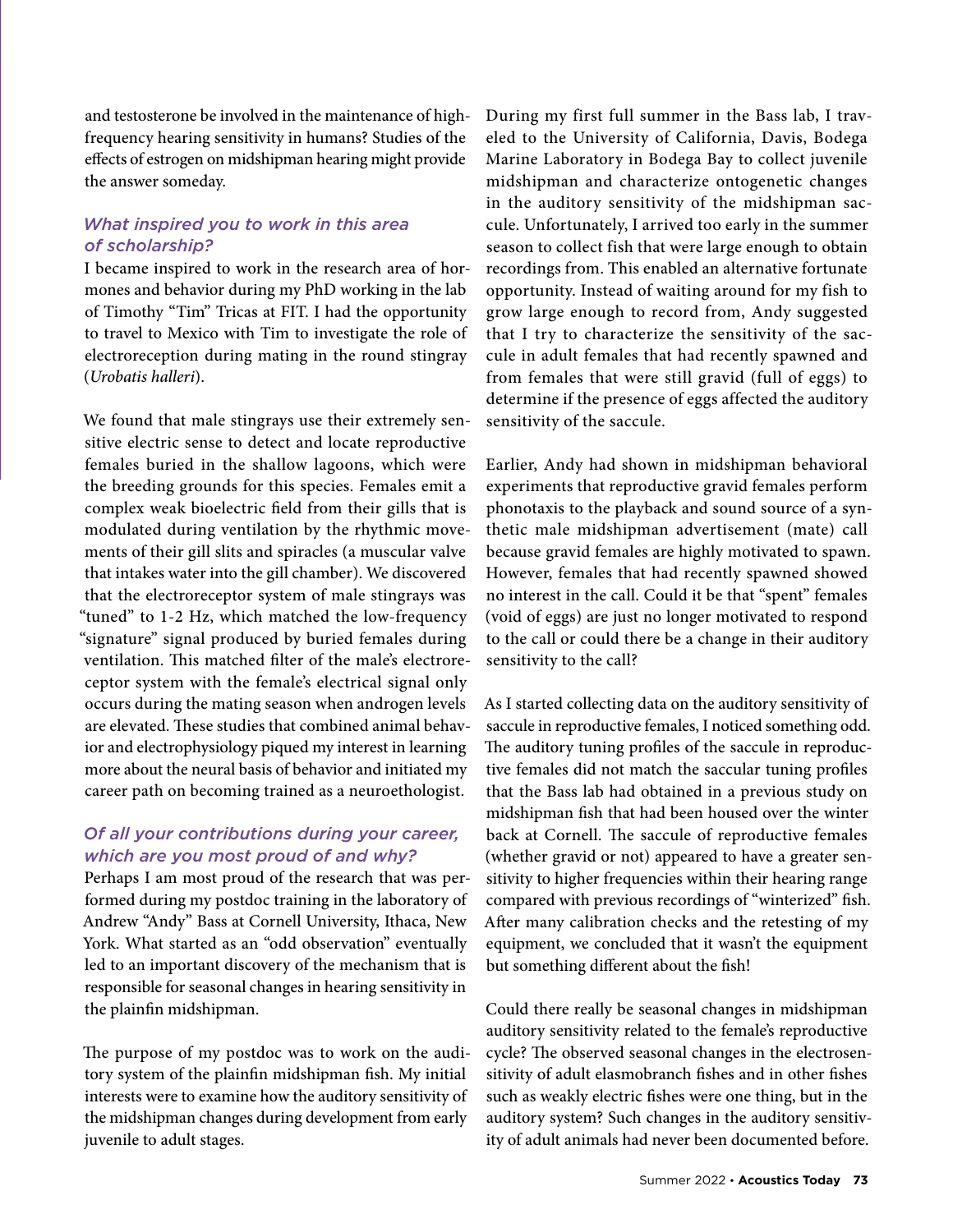#### **CONVERSATION WITH A COLLEAGUE**

To test this, we would need to obtain female midshipman collected during the nonreproductive period and record from their saccules. I conspired with Paul Forlano, who was a graduate student at the time in Andy's lab and is now a professor at Brooklyn College, a campus of the City University of New York, and he helped me convince Andy to pay for a trip to collect winter, nonreproductive female midshipman in Monterey Bay, California.

The problem was that during the nonreproductive season, midshipman move offshore into deeper waters and can be found at about 80 to 100 meters deep. To collect midshipman at these depths, we needed to charter a boat and collect fish offshore using an otter trawl. We only managed to collect 22 nonreproductive females and sent them back to the Bass lab for auditory saccular recordings. After a few saccular recordings from those females, we arrived at that "Eureka" moment and realized that nonreproductive and reproductive females were tuned differently and that seasonal changes in the auditory sensitivity of adult animals did indeed exist!

Later, we found that the saccules of reproductive females were more sensitive to higher frequencies within the midshipman hearing range, which meant that summer reproductive females were better able to detect the higher harmonic components in the male advertisement call. This seasonal enhancement and plasticity of the auditory system likely enhanced the detection and location of potential mates by females during the breeding season.

The next big challenge was trying to determine the mechanism responsible for the observed changes in auditory sensitivity. Based on earlier work, including my dissertation research, we decided to investigate the role of gonadal steroids (androgens and estrogen) as potential modulators of auditory sensitivity. However, at the time, we had no idea about how gonadal steroid levels changed seasonally in the midshipman fish.

We decided to undertake a two-year study to document and characterize how androgen and estrogen levels changed during the midshipman reproductive cycle. This was not an easy task. It required us to collect blood samples and determine midshipman hormone levels at different time points throughout the year and correlate these changes with the seasonal development of

the gonads in both males and females. We were able to characterize how androgen and estrogen levels changed during the annual reproductive cycle of both females and males. Interestingly, we noted that in females, both testosterone and estrogen levels were relatively low throughout the year except for one month prior to the breeding season, when females exhibited a spike in testosterone and estrogen levels. Could it be that these spikes in hormone levels were responsible for inducing the sensitivity changes in the saccule?

To determine if testosterone and estrogen were responsible for changes in auditory saccular sensitivity, we implanted winter nonreproductive female midshipman with either testosterone or estrogen to simulate the hormone levels that females naturally experience one month prior to the breeding season. Our results from the hormone implant experiments showed that nonreproductive females treated with testosterone or estrogen exhibited enhanced auditory saccular sensitivity to the dominant frequencies contained in the male advertisement calls. Furthermore, the saccular tuning profiles of the hormone-implanted females mimicked the saccular tuning profiles of summer reproductive females. This sensory plasticity observed in adult females was thought to provide an adaptable mechanism that enhances the coupling between sender and receiver in the midshipman communication system. Our work wound up being timely and was subsequently published in the journal *Science*. This study represents perhaps my most proud contribution to science and was truly a team effort in collaboration with Andrew Bass, Paul Forlano, and David Deitcher. Since the publication of this paper, the reported hormone-dependent mechanism appears to be evolutionary conserved with other studies reporting similar changes in sensory sensitivity due to gonadal steroids in adult animals from other taxa including amphibians, birds, and mammals.

## *What are some of the other areas in which you feel you made substantive contributions over your career?*

These include the investigation of sound source localization by fishes, which was the topic of my first National Science Foundation grant as an assistant professor at the University of Washington. Previous evidence suggested that the capacity for sound source localization was common to mammals, birds, reptiles, and amphibians,